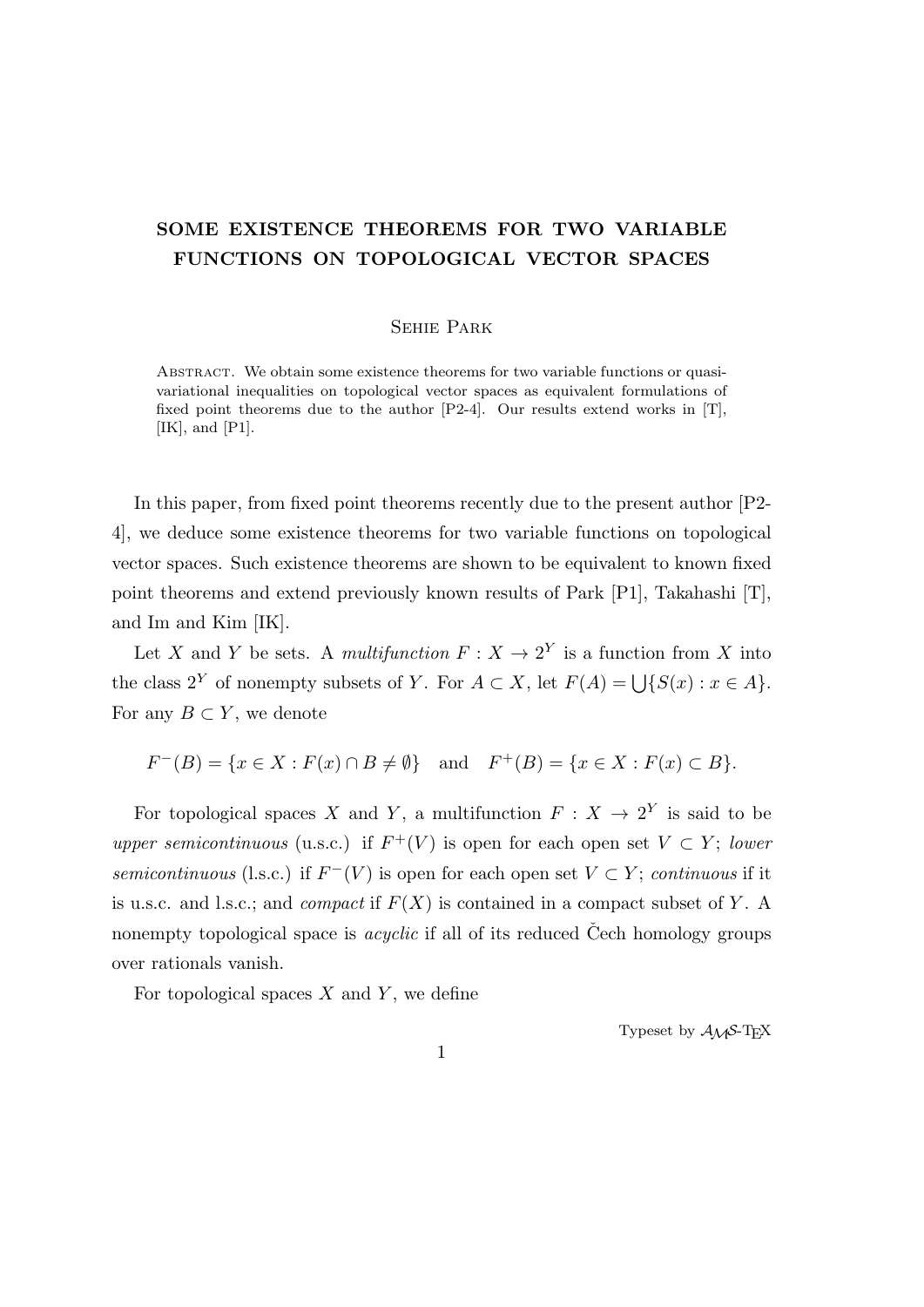$f \in \mathbb{C}(X, Y) \Longleftrightarrow f$  is a (single-valued) continuous function.

 $F \in K(X, Y) \Longleftrightarrow F$  is a *Kakutani map*; that is, *Y* is a subset of a topological vector space and *F* is u.s.c. with compact convex values.

 $F \in V(X, Y) \Longleftrightarrow F$  is an *acyclic map*; that is, *F* is u.s.c. with compact acyclic values.

The following is due to the author [P2, Theorem 7(iii)] and a particular form of [P3, Theorem 3(iii)].

**Theorem 1.** *Let X be a nonempty convex subset of a locally convex Hausdorff topological vector space*  $E$ *. Then any compact map*  $F \in V(X, X)$  *has a fixed point.* 

Theorem 1 contains many particular cases and, for  $K$  instead of  $V$ , it is known to be the Himmelberg fixed point theorem [H].

Recall that an extended real function  $f: X \to \overline{\mathbb{R}}$  on a topological space X is *lower* [resp., *upper*] *semicontinuous* (l.s.c.) [resp., u.s.c.] if  $\{x \in X : f(x) > r\}$ [resp.,  $\{x \in X : f(x) < r\}$  is open for each  $r \in \overline{\mathbb{R}}$ .

Theorem 1 has the following equivalent formulation of a form of quasivariational inequality:

**Theorem 2.** *Let X be a nonempty convex subset of a locally convex Hausdorff topological vector space*  $E$ *,*  $Y$  *a nonempty compact subset of*  $X$ *, and*  $f : X \times Y \to \mathbb{R}$ *an u.s.c. function.* Let  $S: X \to 2^Y$  be an u.s.c. multifunction with compact values. *Suppose that*

(1) *the function M on X defined by*

$$
M(x) = \sup_{y \in S(x)} f(x, y) \quad \text{for} \quad x \in X
$$

*is l.s.c.; and*

(2) *for each*  $x \in X$ *, the set* 

$$
\{y \in S(x) : f(x, y) = M(x)\}\
$$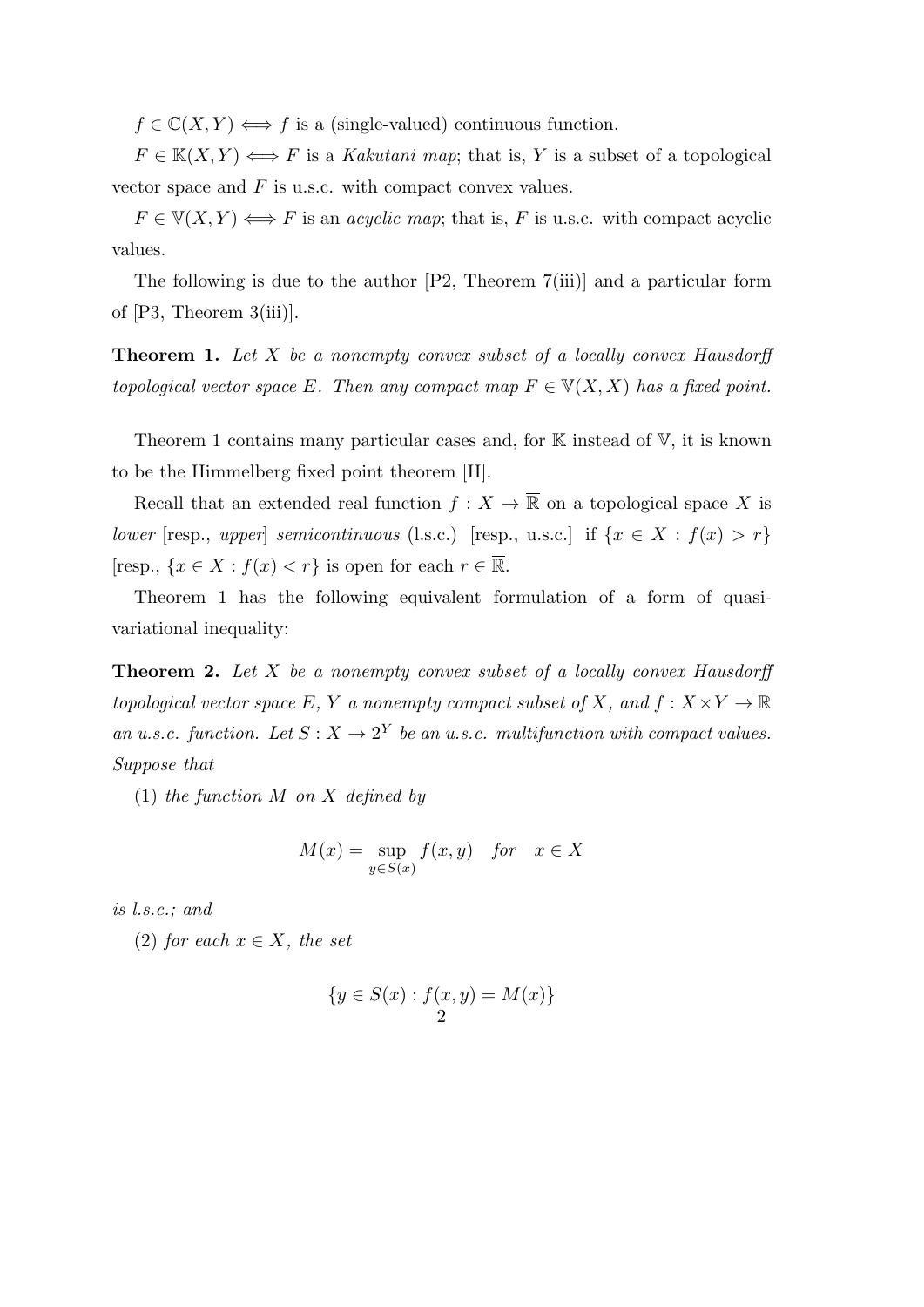*is acyclic.*

*Then there exists an*  $\hat{x} \in Y$  *such that* 

$$
\hat{x} \in S(\hat{x})
$$
 and  $f(\hat{x}, \hat{x}) = M(\hat{x})$ .

*Proof of Theorem 2 using Theorem 1.* Note that the marginal function *M* in (1) is actually continuous. See [AE] or [Be]. Define a multifunction  $T: X \to 2^Y$  by

$$
T(x) = \{ y \in S(x) : f(x, y) = M(x) \}
$$

for  $x \in X$ . Note that each  $Tx$  is nonempty and acyclic by (2). Moreover, the graph Gr(*T*) is closed in  $X \times Y$ . In fact, let  $(x_{\alpha}, y_{\alpha}) \in \text{Gr}(T)$  and  $(x_{\alpha}, y_{\alpha}) \to (x, y)$ . Then

$$
f(x, y) \ge \overline{\lim_{\alpha}} f(x_{\alpha}, y_{\alpha}) = \overline{\lim_{\alpha}} M(x_{\alpha})
$$

$$
\ge \underline{\lim_{\alpha}} M(x_{\alpha}) \ge M(x)
$$

and, since Gr(*S*) is closed in  $X \times Y$ ,  $y_{\alpha} \in S(x_{\alpha})$  implies  $y \in S(x)$ . Hence  $(x, y) \in \text{Gr}(T)$ . This also shows that each  $T(x)$  is closed and hence compact in *Y*. Therefore,  $T \in V(X, Y)$  and hence, by Theorem 1, *T* has a fixed point  $\hat{x} \in Y$ ; that is,  $\hat{x} \in S(\hat{x})$  and  $f(\hat{x}, \hat{x}) = M(\hat{x})$ . This completes our proof.

*Proof of Theorem 1 using Theorem 2.* Put  $S = F$ ,  $Y = \overline{F(X)}$ , and  $f(x, y) = 0$  for  $(x, y) \in X \times Y$ . Then (1) and (2) hold automatically. Therefore, by Theorem 2,  $F \in V(X, Y)$  has a fixed point.

## 3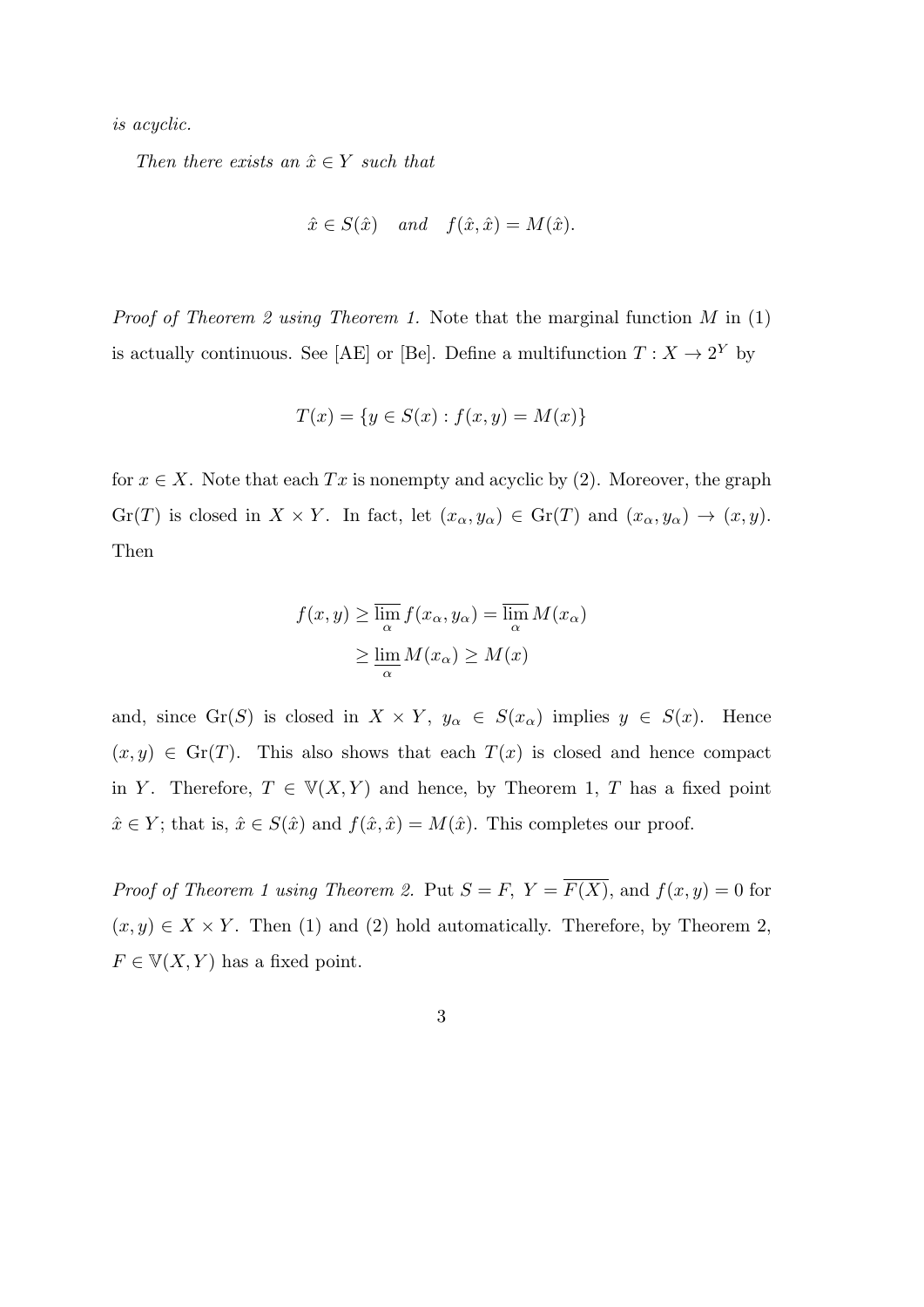**Remarks.** 1. If  $X = Y$ ,  $S(x) = X$  for  $x \in X$ , and the set in (2) is convex, then Theorem 2 reduces to Takahashi [T, Theorem 4], which was applied to prove Fan's generalizations [F] of fixed point theorems of Schauder and Tychonoff. Fan's theorems are now called the best approximation theorems.

2. If *S* and *f* are continuous in Theorem 2, then (1) holds automatically. See Berge [Be]. In this case, Theorem 2 replacing acyclicity in (2) by convexity reduces to Im and Kim [IK, Theorem 1], which was used to generalize an existence theorem of Kaczynski and Zeidan [KZ] on non-compact infinite optimization problems.

3. In [IK], the authors gave an example showing that the lower semicontinuity of *S* is essential. However, their example actually shows that condition (1) is indispensable in Theorem 2.

4. If acyclicity in (2) is replaced by convexity, then Theorem 2 is equivalent to the Himmelberg theorem [H].

If *M* is replaced by a constant function in Theorem 2, then we have

**Theorem 3.** *Let X, E, Y, f, and S be the same as in Theorem 2. Let c be a real number such that*

- (1)  $f(x, y) \le c$  *for every*  $(x, y) \in X \times Y$  *with*  $y \in S(x)$ *; and*
- (2) *for each*  $x \in X$ *, the set*

$$
\{y \in S(x) : f(x, y) = c\}
$$

*is acyclic.*

*Then there exists an*  $\hat{x} \in \hat{Y}$  *such that* 

$$
\hat{x} \in S(\hat{x})
$$
 and  $f(\hat{x}, \hat{x}) = c$ .

$$
4\phantom{.0}
$$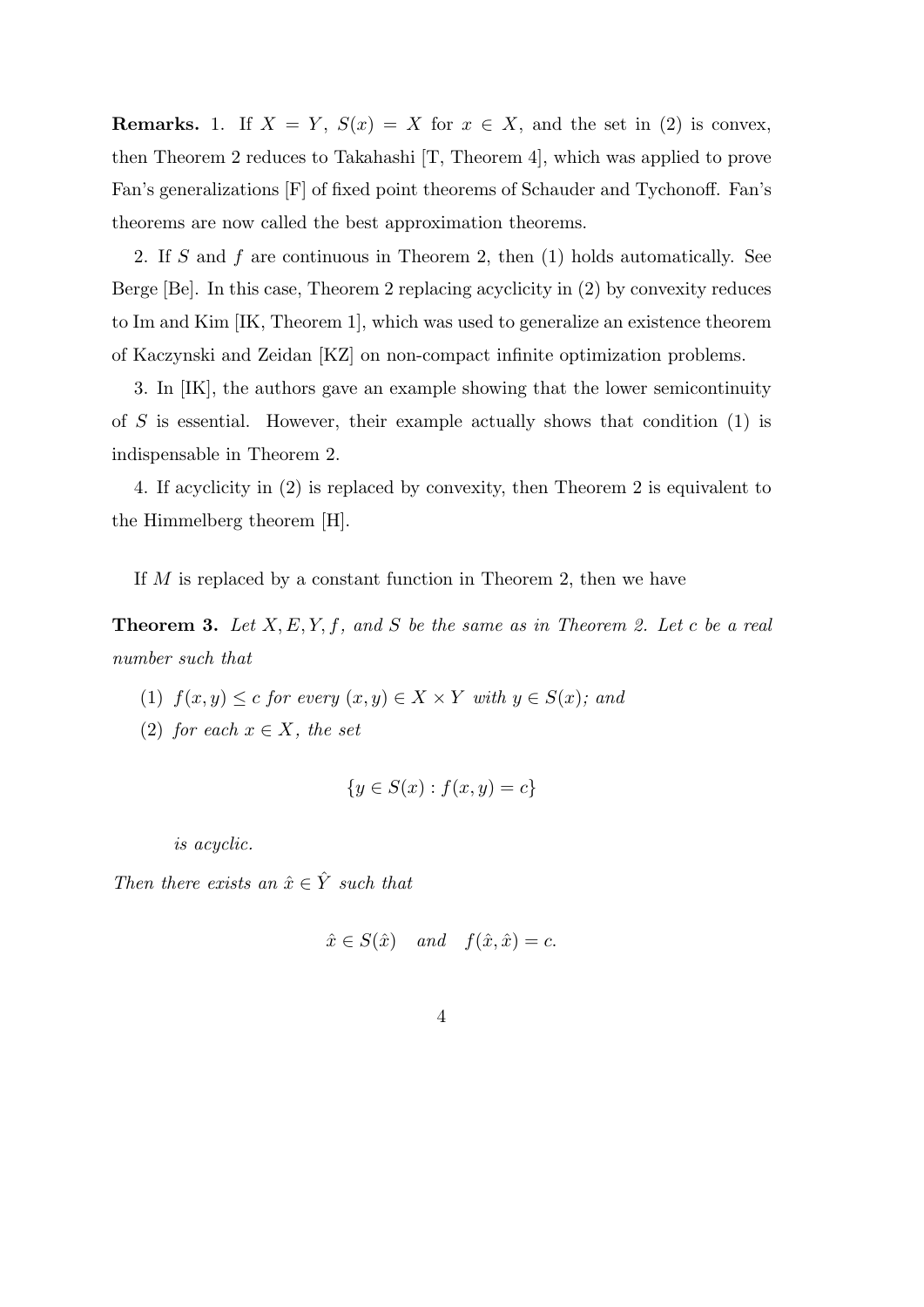**Remark.** If  $X = Y$ ,  $S(x) = X$  for  $x \in X$ , and the set in (2) is convex, then Theorem 3 reduces to Takahashi [T, Corollary 5].

If *X* itself is compact, then Theorem 2 holds for more general spaces than locally convex spaces. In order to show this, we need the following particular form of the author [P4, Theorem  $5(\text{vi})$ ]:

**Theorem 4.** *Let X be a nonempty compact convex subset of a topological vector space E on which*  $E^*$  *separates points. Then any*  $F \in V(X, X)$  *has a fixed point.* 

From Theorem 4, we have

**Theorem 5.** Let *X* and *E* be the same as in Theorem 4. Let  $f: X \times X \to \mathbb{R}$ *be an u.s.c. function, and*  $S: X \rightarrow 2^X$  *an u.s.c. multifunction with compact values such that conditions* (1) *and* (2) *of Theorem 2 hold. Then the conclusion of Theorem 2 holds.*

*Proof.* Just follow the proof of Theorem 2 using Theorem 4 instead of Theorem 1.

**Remark.** If *E* is locally convex, Hausdorff, and  $S(x) = X$  for  $x \in X$ , then Theorem 4 reduces to Takahashi [T, Theorem 4].

For the definition of an *lc* space, see [B, P1]. Note that an ANR (metric) is an *lc* space and a finite union of compact convex subsets of a locally convex Hausdorff topological vector space is an *lc* space.

**Theorem 6.** Let *X* be a compact acyclic lc space,  $f : X \times X \to \mathbb{R}$  an u.s.c. *function, and*  $S: X \to 2^X$  *an u.s.c. multifunction with compact values. Suppose that conditions* (1) *and* (2) *of Theorem 2 hold. Then the conclusion of Theorem 2 holds.*

*Proof.* Just follow the proof of Theorem 2. Then the multifunction  $T: X \to 2^X$ is acyclic-valued and has closed graph; that is,  $T \in V(X, X)$ . Therefore, *T* has a fixed point by a well-known theorem of Begle [B].

5